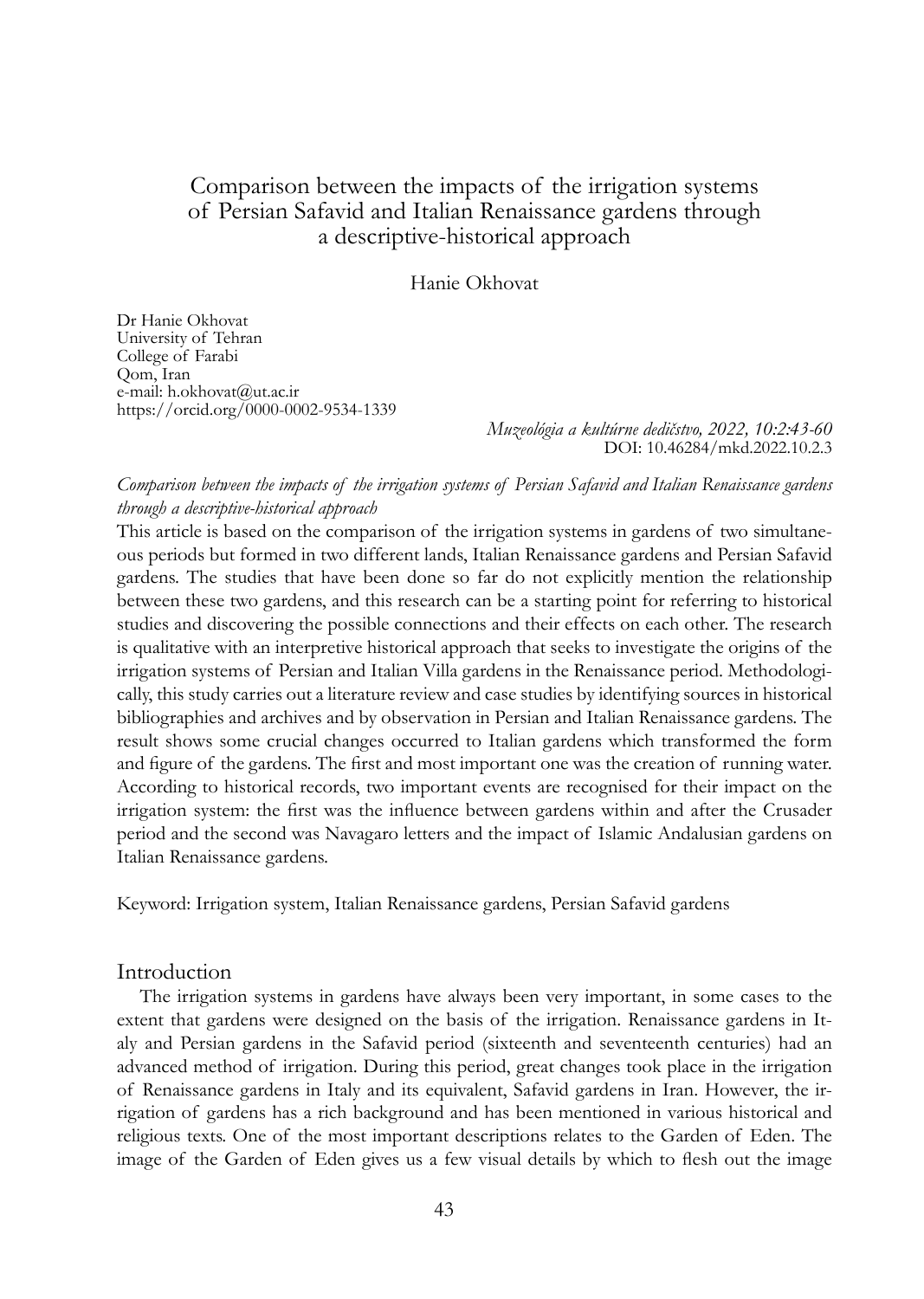of the first garden: there was a river flowing from Eden to water the garden, and when it left the garden it braced into four streams. The vision of heaven the Bible gives us is an even less scenic description. The idea, however, is communicated of a middle place marked by the presence of the tree of life and the tree of good and evil, with four streams flowing away from it. Irrigation runnels laid out according to a quadripartite pattern such as this must have occurred in some arid part of the ancient near east where agriculture was first practiced. Moreover, the interesting point about how to irrigate gardens is that the gardens of Iran and Italy have affected each other. Significant for the subsequent development in the field of agriculture, were the Arab conquest of Sicily in 831 and the subsequent domination which lasted until 1091. The history of the landscape differed in that period from that of the rest of Italy. The large estate Romano- byzantine was eliminated and replaced by a farm. Simultaneously numerous important plant species were introduced and cultivation and irrigation techniques were created. The new techniques introduced by Arabs were about soil arrangements, rotation and associations of crops, and irrigation systems such as wells, canals, qanats, mills and hydraulic machines. In Persian gardens instead of using statues (which was forbidden in Islam) the energy of water was used to enrich fountains. The Persian garden was irrigated in a very unique way: channels dug to artistic ends and proportion carried water in abundance. In contrast to the pre-Safavid cities based on the qanat pattern, the Safavid plan was based on three networks of water channels (madis) distributed throughout the city. These madis supplied water to the urban quarters, thus bringing life to residential neighbourhoods and public spaces, while also facilitating the construction of gardens in different areas of the city. In the Shah Abbas era, gardens and buildings had the right to receive water from a madi. Most of the madi water belonged to the king and the money earned from its sale was a source of revenue for the Safavid court. On the other hand, Renaissance villa gardens are well known for their splendid waterworks. In the Renaissance, superiority was most clearly manifested in hydraulic devices, which were a supreme example of mankind's ability to harness nature through the art of mechanics. In some of these gardens, the flowing water links areas of the garden together.

This article examines how Iranian and Italian gardens were irrigated and how they could have affected each other during and before the Renaissance. The purpose of writing this article is to examine the differences and similarities of the irrigation systems of these gardens in a particular period of history. For this purpose, first, with a historical approach, the water supply of the Persian gardens of the Safavid period is examined. Then the irrigation of Italian Renaissance gardens is investigated. Subsequently, the water supplies of these gardens will be compared. Furthermore, the possible effects of these gardens on each other are identified.

#### Methodology

The current research is qualitative with an interpretive historical approach that seeks to investigate the origin of the irrigation systems of Persian and Italian villa gardens in the Renaissance period. Methodologically, this study carries out a literature review and case studies by identifying sources in historical bibliographies and archives and by observation in Persian and Italian Renaissance gardens. That is, it first examines primary historical sources and then secondary sources including scholarly research, books, journals, maps, photographs and historical survey notes about the different types of irrigation system in Italian and Persian Renaissance gardens, in order to fully examine the wide range of issues related to the aims of the research.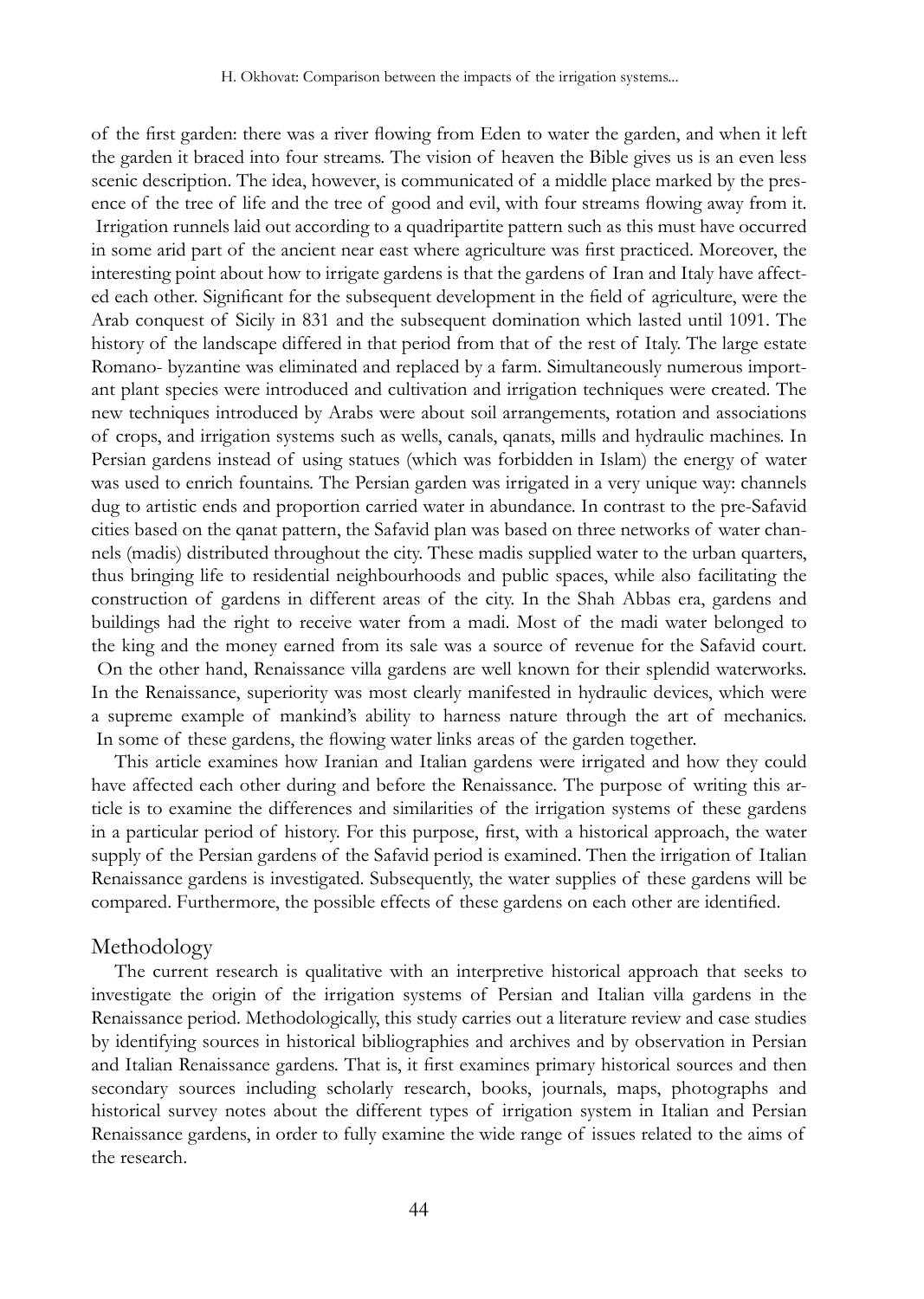Further, will be collected concerning case studies from Persian and Italian Renaissance gardens by carrying out studies in the field and through archival research. This requires initial bibliographical searches, archival research and documentation, and then the evaluation of findings. The aim will be to construct a holistic narrative of the subject. Through this analysis, the research will respond to the implications of commonality in attitudes in the design of water supplies and irrigation systems in Persian and Italian Renaissance gardens. The research process is shown in figure 1.



INTERPRETATION **Fig 1:** Chart of research process. Source: Author<sup>1</sup>

Examining the various systems of irrigation in Persian gardens

Water was highly valued in Persia and regarded as the source of life, symbolising the life force in Persian art. Irrigation canals and underground canals (qanat) made cultivation possible in desert regions. Surface channels were used for irrigation. The Chaharbagh pattern was an enclosed space divided into four parts by water channels.<sup>2</sup> The origin of the classic foursquare (Chaharbagh) may never be determined. It could be up to 5000 years old. Ceramic representations of the world divided into four quarters date from 4000 BC and are thought to relate to the Buddhist mandala. The book of Genesis recounts that a river went out of Eden to water the garden and became four heads. The Quran describes the four rivers which flow through paradise as being of water, of milk, of wine and of honey. Wilber believes that the four-square plan was crystallised at least as early as the Sassanian period (224–642 AD). The oldest plan of a four-square religious space with crossing paths was drawn by a monk who had visited Constantinople in 820. However, the oldest surviving four-square gardens date from 1200 AD.<sup>3</sup> So, it can be concluded that the origin of the Chaharbagh pattern in Persia

<sup>&</sup>lt;sup>1</sup> GROAT, Linda, WANG, David. *Architectural research methods*. Second edition. John Wiley & Sons, Inc., Hoboken, New Jersey, 2020, p. 137

<sup>2</sup> TURNER, Tom. *Garden history: Philosophy and design 2000 BC–2000 AD*. Taylor and Francis, 2005, p. 125

<sup>3</sup> Ibid., p. 130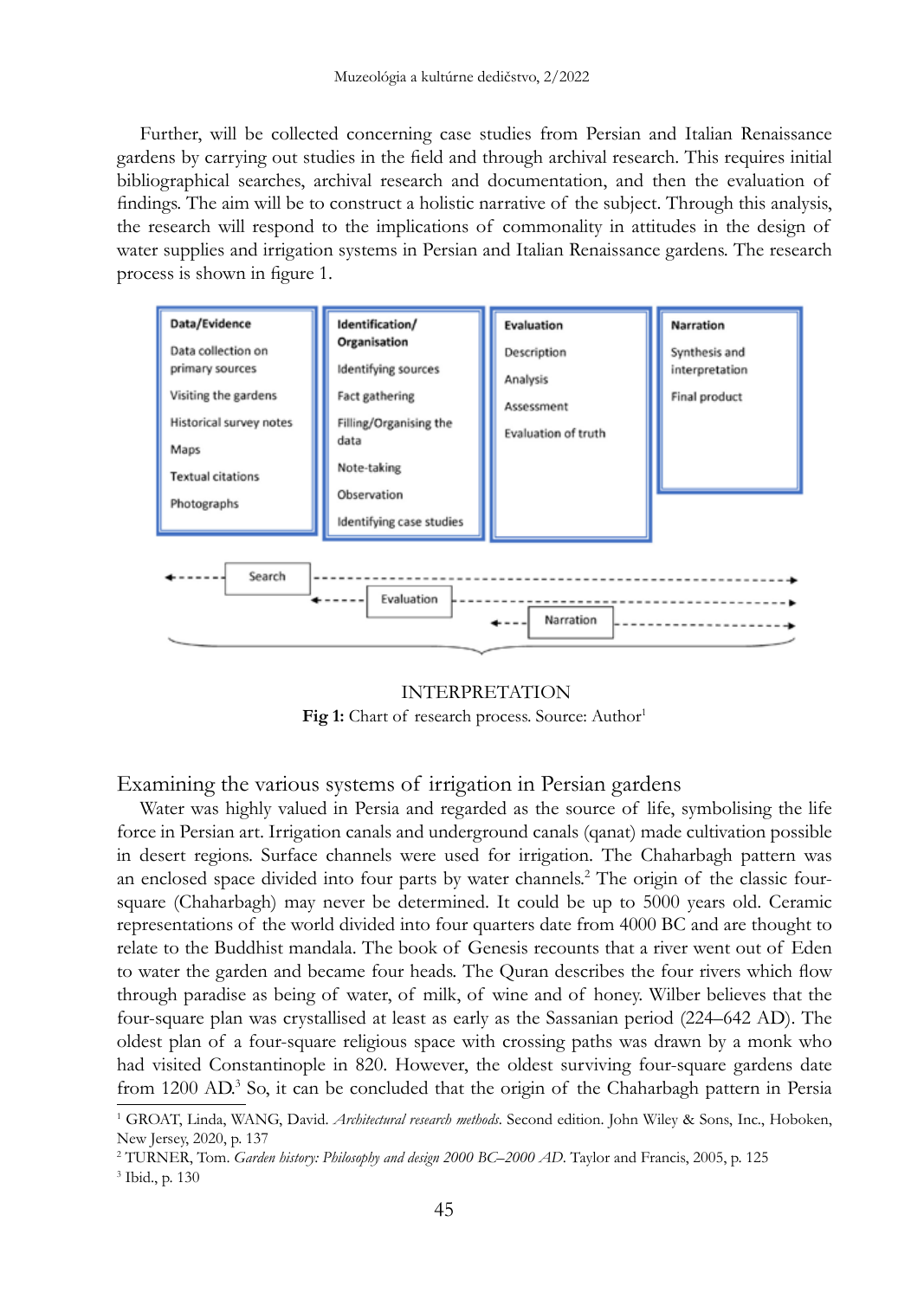is uncertain. The paradise garden outlined in the Quran. It is the final resting place of the righteous and devout. Paradise consists of four gardens with four rivers of milk, wine, honey and water. There are also four fountains in the garden of paradise, two of which are flavoured with musk. The beauty of the garden and the specific references to fountains became the design inspiration for royal gardens throughout the Islamic world.<sup>4</sup>

The Safavid government in Persia owned public channels which were called *madi* and carried water diverted from the river, which flowed in manmade madis and channels. Where it flowed onto private property, owners were taxed, making monthly and annual payments for water based on the size of their lands. According to the travelogue of Chardin entitled "Travels in Persia", the owners had to pay twenty deniers for each Jerib<sup>5</sup> each year in order to buy the river or spring water.<sup>6</sup> Jean-Baptiste Tavernier also complained about the high cost of water, finding this unfair to farmers. The amount of water that entered each garden and the length of time that it was used there were measured.<sup>7</sup> This was achieved by placing stones called lats (dividers) in the course of madis or streams in order to specify the amount of water used. The period of water consumption was measured by a pangan (cup) that worked as a water watch.<sup>8</sup> Not only did madis provide water for public use in mosques and madrasas (religious schools), but the madi network was physically incorporated into their design. For instance, in the Chaharbagh madrasa, the madi that passed through the building was designed as an axial water channel. By passing through these buildings, water changed their nature from static to active and made them interact with their natural context, a rare phenomenon in Iranian architecture. A more developed variation on this approach is manifest in Fin Garden in Kashan near Isfahan, in which two water channels run through a building located at the centre of the garden (Figs 2–3).



**Fig. 2:** *The plan of Fin Garden in Kashan*, Iran – the circulation of water and the geometric design of Chaharbagh<sup>9</sup>

<sup>4</sup> CAMPBELL, James W. P.; BOYINGTON, Amy; PAN, Yiting. Studies in the history of services and construction. In: *The proceedings of the fifth conference of the construction history society*, Queen's College Cambridge, 6–8 April 2018. The Construction History Society, 2018, p. 248.

<sup>5</sup> The Jerib is a traditional unit of land measurement in the Middle East and southwestern Asia; each Jerib is equal to 10,000 m².

<sup>6</sup> Chardin, Sir John, *Travels in Persia, 1673-1677*, Dover Publications, 1988.

<sup>7</sup> GHARIPOUR, Gardens of…, p. 117

<sup>8</sup> GHARIPOUR, Gardens of…, p. 117

<sup>9</sup> KHANSARI, M, MOGHTADER, M. R., YAVARI, M. *The Persian garden: Echoes of paradise*. Washington DC: Mage publishers, 1998.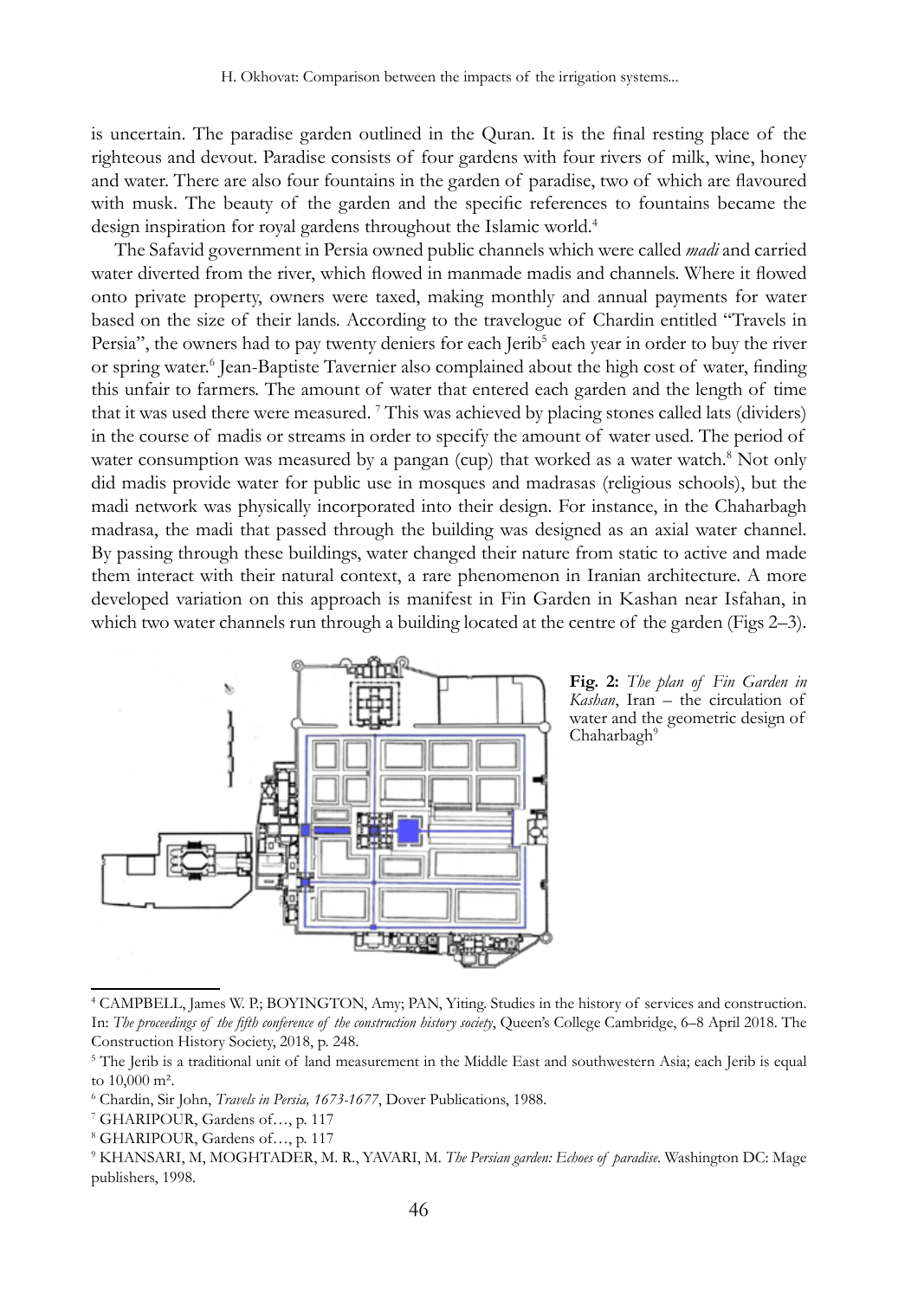

**Fig. 3: a)** *The main pool in the courtyard of Chaharbagh Madrasa, Isfahan, Iran*; **b)** *Pool with floated water in Fin Garden in Kashan, Iran*. Source: Author, 2019

Dominated by water, the whole pavilion thus becomes transformed into a transparent and light structure. In summary, the new Safavid irrigation network, facilitating the use of water in public buildings and spaces, was an important innovation and revolution in Iranian urbanism, which seems to parallel the public distribution of water featured in the Renaissance cities of Italy. Irrigation in the gardens was so important that the structure of the gardens was based on the irrigation system.

Another feature of water in Iranian gardens is the reflection in it. Apart from water canals, the front of the pavilion was usually dedicated to a large pool or pond to reflect the image of the building and the sky. The large pool in front of the mansion usually reflects the pavilion and the greenery of the gardens, which adds another feature to the complexity of the water in Persian gardens.<sup>10</sup>

#### Achievements in the irrigation systems of Persian gardens

The first and most important achievement was the innovation of qanats, which became one of the most important methods of irrigating arid areas, its history dating back to the pre-Islamic and Achaemenid periods. The systems aqueducts are slow-sloping tunnels that are drilled horizontally into an alluvial fan until the water surface is perforated. After construction, groundwater is filtered into the canals, descend their gentle slope and appears as a stream on the surface. These tunnel wells, which are connected from a series of wells and are connected at a considerable distance, had many advantages in supplying hot and dry areas and were used extensively. First, qanats need only gravity to maintain water flow. Second, water can be transported in these underground channels with the least risk of pollution and loss. Third, the water flow is balanced with the amount in the aquifer, so these canals have remained a reliable source of water for years. In many cases, these underground networks were built before the actual physical structure of gardens and even cities, and were even widely used in the

<sup>10</sup> MAHMOUDI, Leila, MOTAMED, Bahareh, JAMEI, Elmira. Persian gardens: Meanings, symbolism and design. In: *Official journal of the International Association for Landscape Ecology*. Landscape online, 2016, p. 13.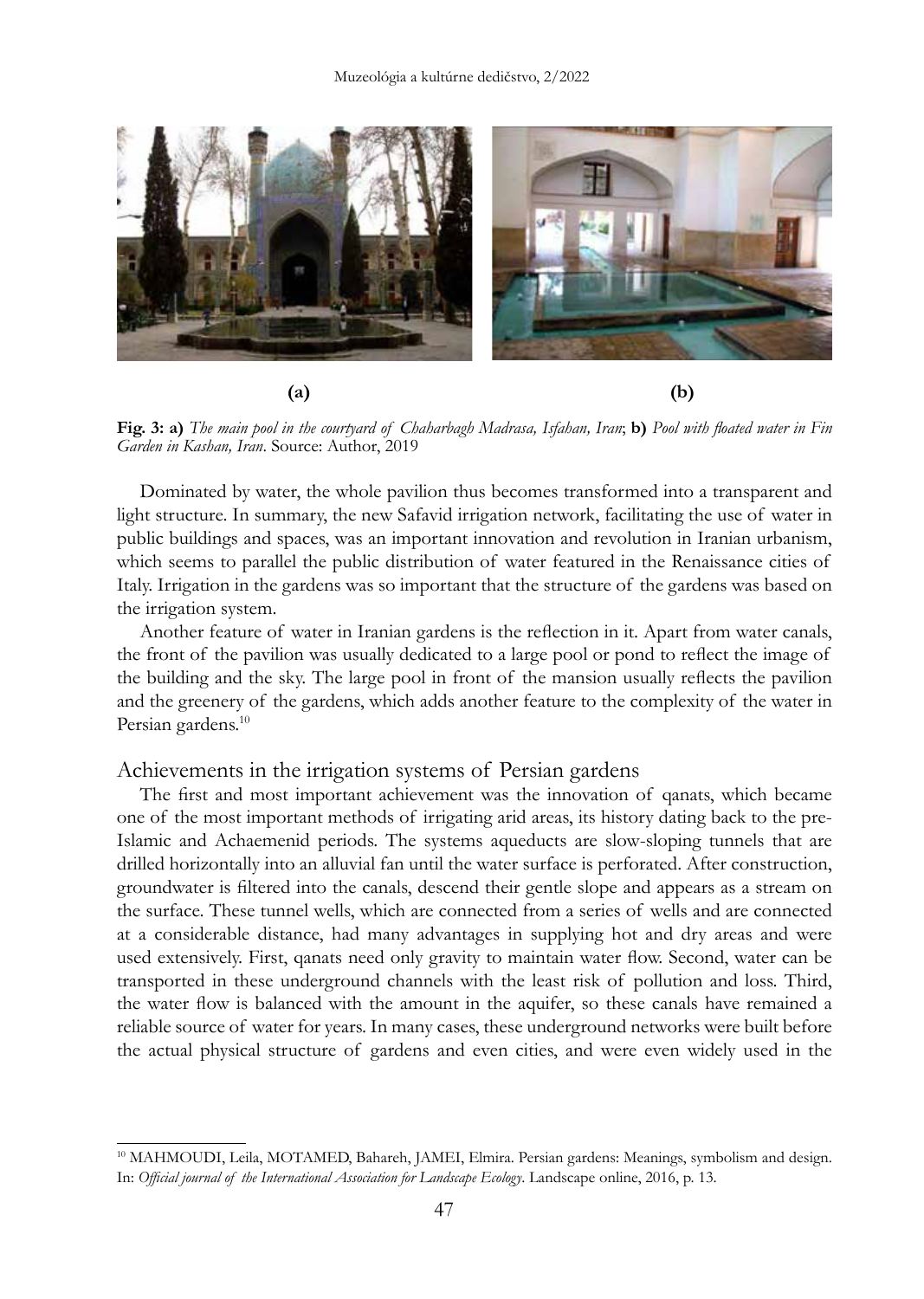modern horticultural style.<sup>11</sup> In the Safavid era, the use of qanats for irrigating gardens became widespread, the slope in these gardens enabling the flow of water within their canals and pools (Fig 4). Their geometric and rectangular forms structure the primary and secondary axes. In Fin Garden, the movement of water is directed from aquifers in the Karkas Mountains through underground aqueducts to a reservoir.<sup>12</sup> It is then directed throughout the garden through qanats. It is directed from its canals into fountains that maintain a continuous flow implying specific symbolic references.<sup>13</sup>, <sup>14</sup> At the completion of this sequence, the water flows into the garden surrounding the *Howz Jushan* pavilion. Its reliance on the square geometry and axes, and thereby the garden's regular form, defines a simple landscaping strategy.



Fig. 4: *qanat section*<sup>15</sup>

During the Sassanid era, gardening and garden-making grew and developed widely. Sasanian kings preferred to build their own palaces in a region that was dominated by large pools that were filled with natural springs. These natural ponds and pools probably inspired the pools in the post-Islamic Persian gardens. The most distinctive characteristic of the gardens of this age was that the geometrical variety and the quadripartite order and axial organisation were improved during this period. Later, the invasion of large regions of the Sassanid and Byzantine empires by recently converted Muslim Arabs after the seventh century AD resulted in the diffusion of the concept of the Persian garden in the Middle East. While the tradition of hunting parks declined after Islam, the design of delight gardens, which represented the

<sup>15</sup> JAVAN, M; JAVAHERI, M. Technical and engineering specialties of aquatic structure which are used in Ghanats of Shiraz plain. In: Collection of Ghanat essays. Regional water limited company of Yazd, 2000.

<sup>&</sup>lt;sup>11</sup> LATIFFI, Abdul, MAHERAN, Zainab, YAMAN, Mohd. Revisiting Andalusian garden: Visions for contemporary Islamic garden design. In: *Planning Malaysia: Journal of the Malaysian Institute of Planners,* volume 15 issue 1, 2017, p. 128.

<sup>&</sup>lt;sup>12</sup> Monshizadeh Arezou. "Sound-perception system of water in the Persian garden case studies: Fin and Shazdeh gardens. In: *Journal of architecture and urban planning*, Spring-Summer 2017, Volume 9, Number 18, p. 81–98, p. 89.

<sup>13</sup> SEIEDALMASI, M. Water flow in the Persian garden. [Online] Available: http://www.persiangarden.ir /Indexb. as ?ID=608&IDD=651&IDDD=610&Langu=FA, Accessed March 12, 2020.

<sup>14</sup> OKHOVAT, Hanieh. Conceptual, functional and esthetic analysis of natural principles of water and plant with an emphasis on spatial aspects of Persian gardens. In: *Journal of environmental science and technology*, Volume 16, Number SPECIAL ISSUE; 2015, p. 487–500.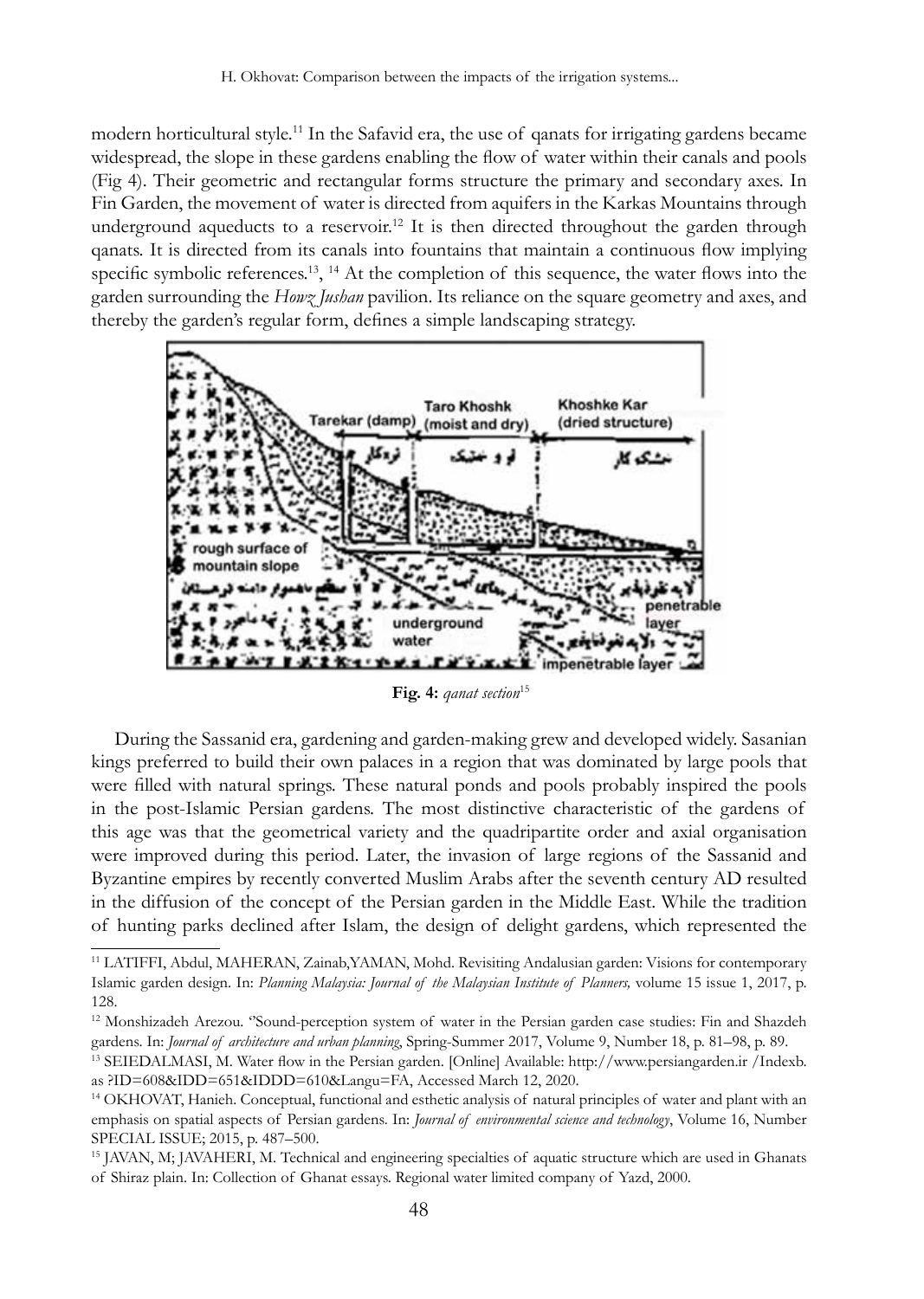Quranic paradise, was pursued by both the political authorities and the wealthy. In Persian gardens, straight lines and four axes were used to design the garden to reduce water wastage. Also, the garden was divided into four parts, which were mostly square or rectangular, and then into four squares, in symmetrical and geometric shapes. Depending on the irrigation process, which depends on the type of land, gardens are usually built on a natural slope, so natural flux can create natural waterfalls. The Chaharbagh irrigation system allowed water to flow from the top to the bottom again, and the gardener irrigated each of the four plots by constructing temporary dams, respectively.16

The best-known example of irrigation mechanisms is the book of ingenious devices (Kitab al-Hiyal) published in 850 AD by the Iranian Banu Musa brothers. It describes the working of 100 mechanisms, of which 75 were their own invention. The treatise presents six models or designs for the construction of fountains, including the mechanisms for creating different shapes, jets and sprays. The treatise is particularly important in providing the first descriptions of fountains' buds or nozzles that determined the shape of the water emitted. The three basic shapes of water proposed by the brothers were the lily, shield and spear. These basic shapes were then extended and combined to create even more elaborate water displays. Islamic research in hydraulics extended beyond fountains. Ibn Khalaf al Muradi of Andalusia, Spain, was an eleventh-century mechanical engineer and scientist who wrote a book of secrets about the result of thoughts (Kitab al Asrar Fi Nataij al Afkar). A 1260 copy is preserved in the Laurentian Library in Florence and is the earliest surviving Arabic work relating to automata. Although Al-Muradi did not develop the Banu brothers work on hydraulic engineering in relation to fountains, he did develop 31 devices powered by water wheels, 19 of which were water clocks.<sup>17</sup> These key works were later developed in the Middle Ages by Ibn-Rezzaz al Jazari (1136–1206) who published a book of knowledge of ingenious mechanical devices in 1206. His work included developments upon the mechanisms behind fountains and an entire section devoted to the engineering and hydraulics of various fountain designs entitled "On the construction in pools of fountains which change their form and shape, and of machines for the perpetual flute", as well as a further section dedicated to water-raising devices entitled "On the construction of machines and systems for raising water from standing water which is not deep, and from a river". Al- Jazari's work was extremely popular throughout the Islamic civilisation, aided by the 173 detailed illustrations that accompanied his descriptions.

Another achievement was the use of pipes in the gardens. Many of the main plumbing systems in the gardens have now been destroyed, but excavations have shown that Persian gardens used lead or ceramic pipes. Moreover, Al-Jazari regularly mentions copper and brass pipes in his treatise. Excavations show that they use lead and brass materials to make nozzles and finer elements, but they are very expensive to use for underground pipes and are prone to corrosion. Meanwhile in Western Europe, wooden pipes were used throughout the Middle Ages, made of hardwoods such as almond or elm. But the use of wood materials for pipes was not accepted in Iran because wood was scarce in this land. So lead was used in Isfahan and Sir Tomas Herbert (1606–1682) pointed it out in his travelogue in the seventeenth century.

The third achievement was water lifting, the main devices for raising water were the shaduf, noria and saqyia. The shaduf was the simplest tool for this task, and a bucket was mounted on

<sup>16</sup> LATIFFI, Abdul, MAHERAN, Zainab, YAMAN, Mohd. Revisiting Andalusian garden: Visions for contemporary Islamic garden design. In: *Planning Malaysia: Journal of the Malaysian Institute of Planners*, volume 15 issue 1, 2017, p. 191–200.

<sup>17</sup> Campbell and Boyington, Studies in the history of…, p. 249.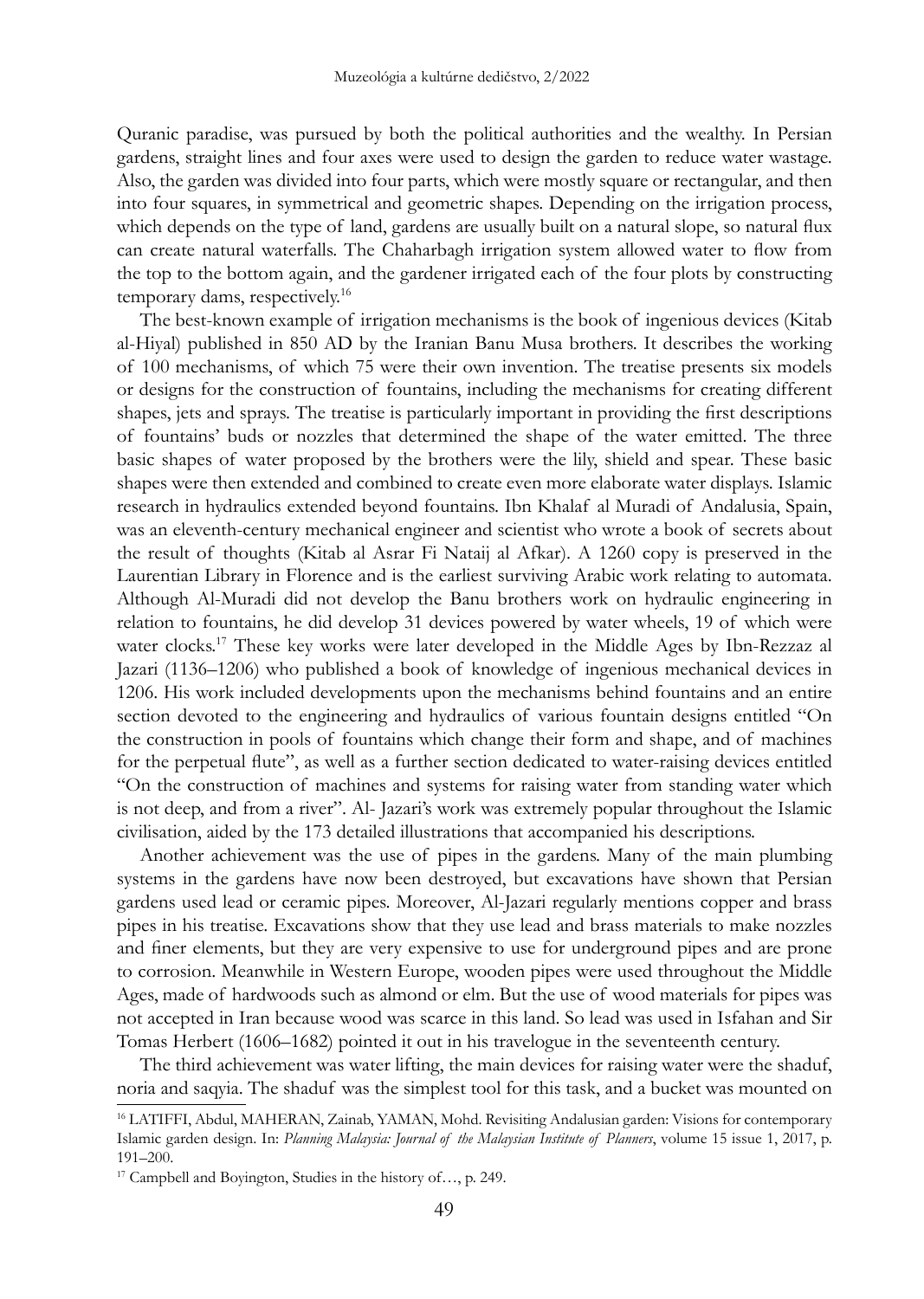a long axle and was suitable for lifting water from a pool or river for agricultural and domestic use, but it usually had little power and could not provide the water needed for garden fountains. The noria and saqyia are older, as Vitruvius points to a device similar to the noria from the first century BC, but its roots probably date back to Hellenism. The noria is mostly used in Iran and is also known as the Iranian waterwheel, while the saqiya was adapted throughout the Arab world. The noria is a water wheel that consists of hinged chambers that sink into a river or stream and fill with water. An important feature of the noria compared to more conventional water wheels is that it is the flow of the river that is used to carry buckets to the top of the wheel and then drain (Fig 5). $^{18}$ 



 **(a) (b) Fig. 5: a)** *Parts of the noria*, **b)** *Persian noria Using a wheel of pots for raising water*<sup>19</sup>

The history of the saqyia dates back to Egypt and the third century BC. This device is developed in hot and dry areas. The saqyia consists of two interconnected wheels, one horizontal and the other vertical. The horizontal wheels are driven by animals, and the vertical wheels have a bucket or glass that sinks into the water.

The fourth achievement was the use of pools and fountains. The pool in front of the pavilion was the simplest form of water display in Persian gardens. The pools were irrigated from an area above or below ground level, so that they were level with the surrounding paths and the water flowed through them. Fountains are made up of many elements, including hidden plumbing that feeds the fountain and the structure of the fountain, the head of the spring or nozzle from which the water flows, and the pool or pond into which the water flows. The design of fountains in the Persian garden is in the form of a row of fountains, which often consist of a marble or carved stone column and are fed by a central pool beside the pavilion (Fig 6).

<sup>18</sup> CAMPBELL and BOYINGTON, Studies in the history of…, p. 250

<sup>19</sup> https://www.machinerylubrication.com/Read/1294/noria-history, accessed 16/06/2021.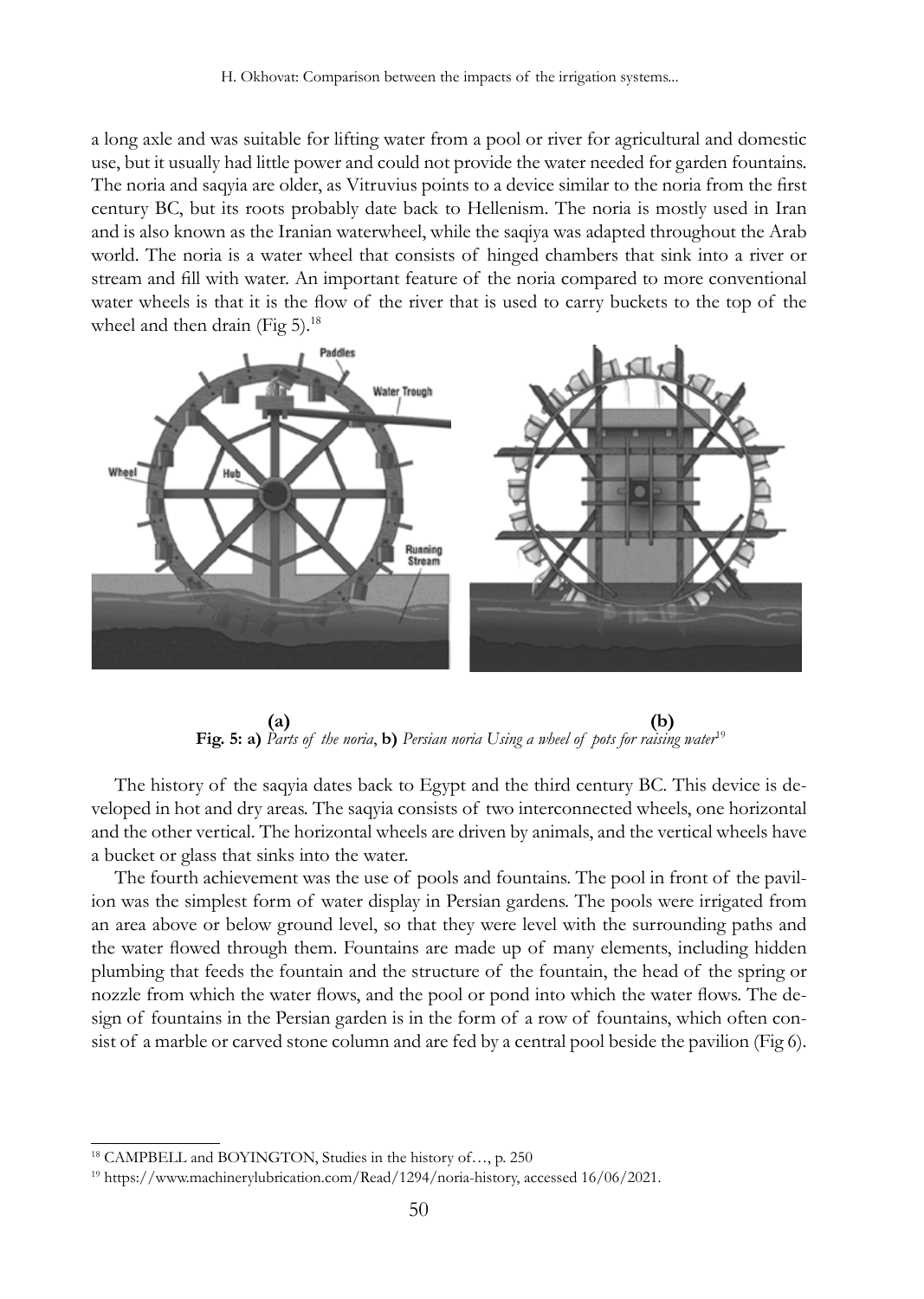

 **(a) (b)**

 **Fig. 6: a)** *Water axes characterising the Chaharbagh pattern in Kashan Fin Garden* **b)** *The design of fountains in the Persian garden is in the form of a row of fountains*. Source: Author, 2019

Examining the various systems of irrigation in Italian gardens

One of the main features that distinguished renaissance gardens from their medieval predecessors concerned their advanced and elaborate waterworks. There are various kinds of irrigation system in Italian Renaissance gardens, one of the most common ones being fishponds. Fishponds were common in medieval gardens, but the architectural character of these introduces us in a preliminary way to what would become one of the chief means of Italian Renaissance gardens, the use of water as an important design element.<sup>20</sup> Water was employed with great imagination in subsequent sixteenth-century Italian gardens, appearing in fountains, pools, water staircases, water parterres and droll water games (gloccihid' acqua) that involved the spectator physically by offering a surprise drenching from concealed jets suddenly activated (Fig 7). Water in these gardens was a means of providing a memorable movement and excitement through reflections and the play of light.





Fig. 7: The hundred fountains of *Villa d'Este at Tivoli*<sup>21</sup>

<sup>20</sup> BARLOW ROGERS, Landscape design…, p. 135

<sup>21</sup> BARISI, I.; FAGIOLO, M.; MADONNA, M. L. Villa d'Este. Roma. De Luca Editori d'Arte, 2003, (Italian) s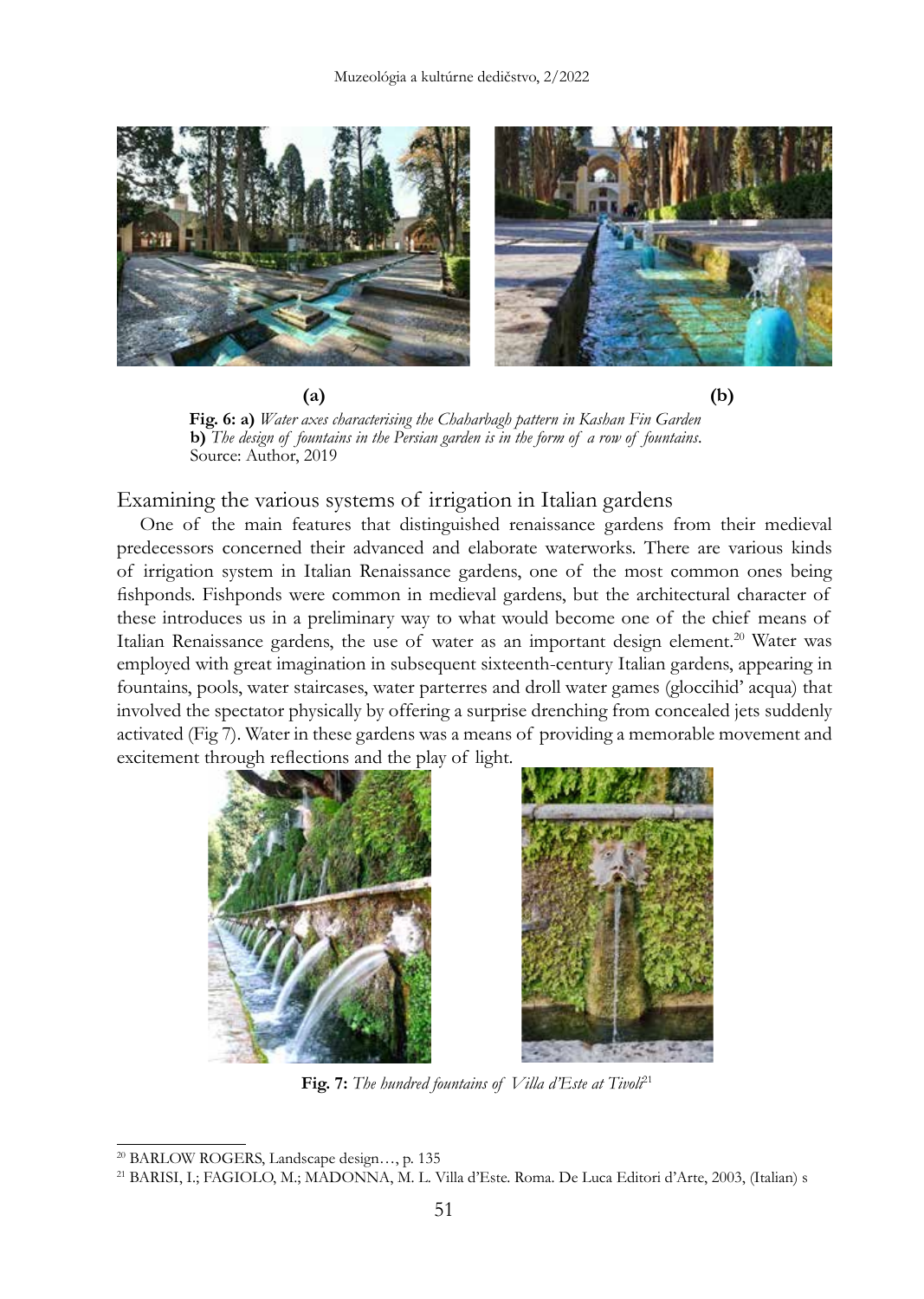In the Renaissance period, superiority was most clearly manifested in hydraulic devices and irrigation systems in gardens, which were a supreme example of mankind's ability to harness nature through the art of mechanics. Giovanni Battista Aleotti (1589) provided the design, construction and maintenance instructions for a four-cylinder force-pump, which would supply the water for his automat. "Necessary to the irrigation of the garden and documented from the time of Boccaccio's Decameron in the fourteenth century, water channels later evolved into the water chains and water stairs of the grand in sixteenth-century gardens in central Italy."<sup>22</sup> So, water was employed with great imagination in subsequent sixteenth-century Italian gardens appearing in fountains and grottoes that could be powered by refillable cisterns, pools, water staircases, Nymphaea ponds, fishponds, small cascades, water parterres and droll water games. The flowing water linked areas of the garden together. Although this is still conjectural, several garden historians have pointed to Navagero's letters as a possible source for the dynamic use of water in sixteenth-century Italian gardens. His descriptions of Granada offer a tantalising model for the proliferating fountains and burbling water chain in the gardens.<sup>23</sup> "In most gardens, the apparent source of water was often a grotto, which imitated naturally dripping caverns and intimated the presence of a real mountain spring."24

From the end of fifteenth century, water channels in gardens functioned in the design and were not simply a practical necessity. Also, in the Renaissance period, the fountains and sculpture first centralised a regular space, later served as a focal point at the end of the axes, and finally linked parts thematically and reinforced a visual axis. This general schema occurred in the cases of such gardens as the Boboli Garden and it seems to be a development of the sixteenth century. A book of the machines of Agostino Ramelli (an Italian engineer, 1531– 1610), first published in 1588, illustrates devices for raising water. These same machines were used to lift water and bring it into gardens, especially those on the hills around Rome's centre, high above the water level. "Ramelli's inventions addressed other practical problems of creating the great terraced gardens of the later 16th century. Ramelli's published inventions included designs for water organs and for fountains with singing birds and moving parts. The illustration in plan and cross-section reveals a complex inner structure of compartments and networks of pipes." These hydraulic devices were inspired by the *Pneumatics of the Hero of Alexandria* (10–70 AD, an ancient Greek mathematician and engineer), which became well known in the fifteenth and sixteenth centuries through translations from the original Greek into Latin.25

The sixteenth-century devices for irrigation systems were very complex, employing gears and pulleys. They were more efficient machines activated by water power rather than manually, by pumping air or playing a water organ. These achievements in the area of hydraulics also revolutionised design, making water a dynamic force that helped unify multi-terraced layouts in both narrative and aesthetic terms. In most gardens, the source of water was often a cave (grotto), built like a naturally dripping cave, intimating a real mountain spring (Fig 8).

<sup>22</sup> LAZZARO, The Italian Renaissance garden, p. 86–87

<sup>23</sup> GHARIPOUR, Gardens of…, p. 17

<sup>24</sup> LAZZARO, The Italian Renaissance garden, p. 86–87

<sup>25</sup> LAZZARO, The Italian Renaissance garden, p. 16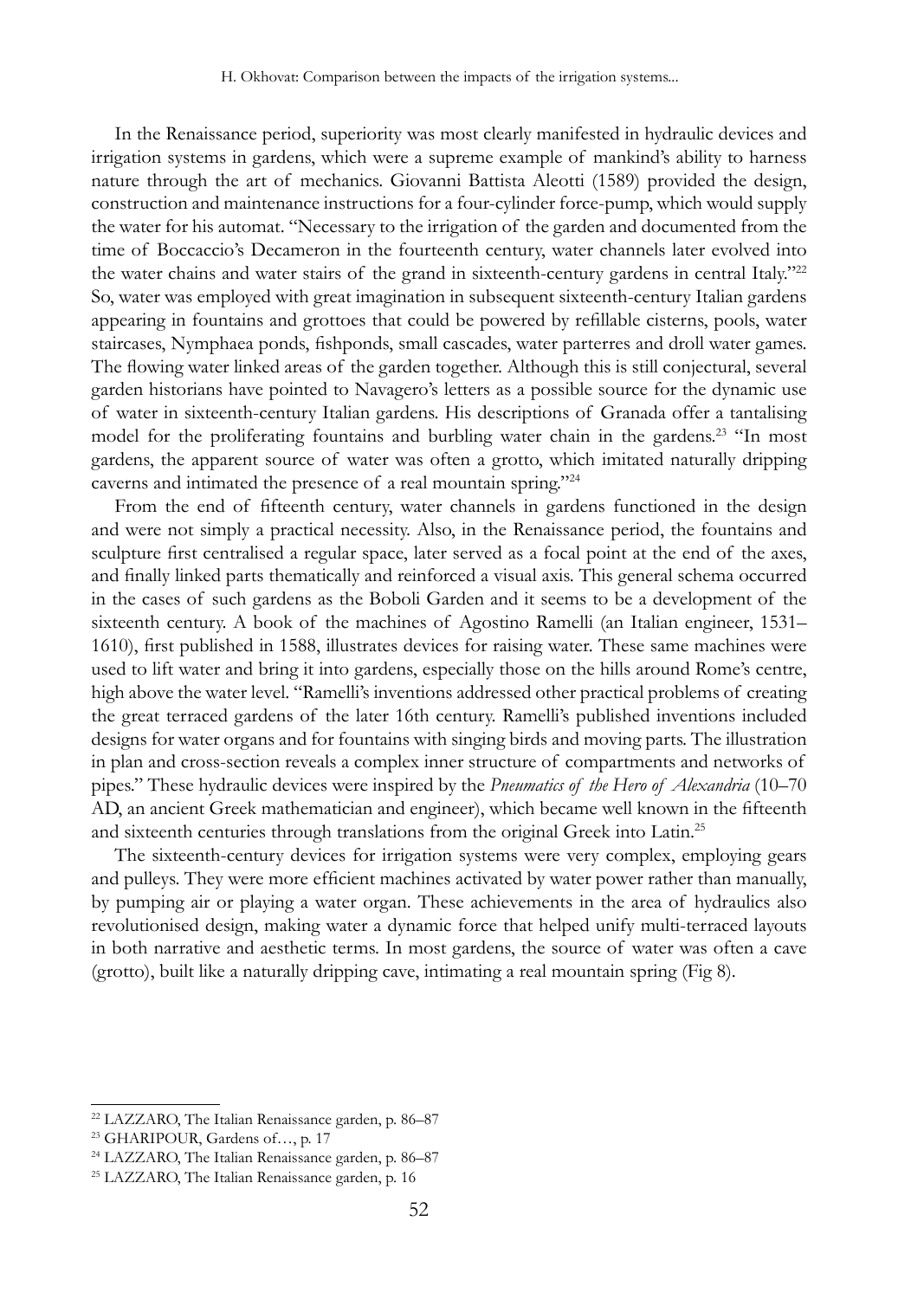

**Fig. 8:** *The cave (grotto) as the source of water in Villa Lante, Italian Renaissance garden*. Source: Author, 2018

The impacts of irrigation systems between gardens

The provision of new freshwater sources to the populace was a common trope in Renaissance descriptions of the ideal prince. In a 1566 description lauding the merits of Naples (city in Italy), and particularly the urban improvement projects executed during the viceregency of Pedro de Toledo, Giovanni commented that above all, that which a city most requires is fountains of fresh, flowing water because beyond the practical benefits that these offer (which is huge and incomparable), they render beautiful, pleasant and lively that city in which they are found. As Conforti has observed, well into the sixteenth century, even in the most populous cities, the principal water supply was provided by wells. Thus, the continuous flow of springwater, transported by aqueducts and dramatically displayed in fountains, would have been especially remarkable and appreciated in the urban setting.<sup>26</sup> What appears for the first time at Poggioreale (town in Sicily, Italy), however, is the decision to collect and employ water for spectacular effects and entertainments in a ruler's garden prior to its passage to the city. In the case of the Florentine translations of Poggioreale, the villa's own Florentine quattrocento architectural language may well have facilitated adaptation to a hydraulic model, even though Poggioreal's hydraulic system itself owes a greater debt to Persian garden traditions.<sup>27</sup>

<sup>&</sup>lt;sup>26</sup> EDELSTEIN, Bruce L. Acqua viva e correlate: Private Display and Public Distribution of Fresh Water at the Neapolitan Villa of Poggioreale as a Hydraulic Model for Sixteenth-Century Medici Gardens In: Artistic exchange and cultural translation in the Italian renaissance city, 2004, p. 191.

<sup>27</sup> Ibid., p. 192.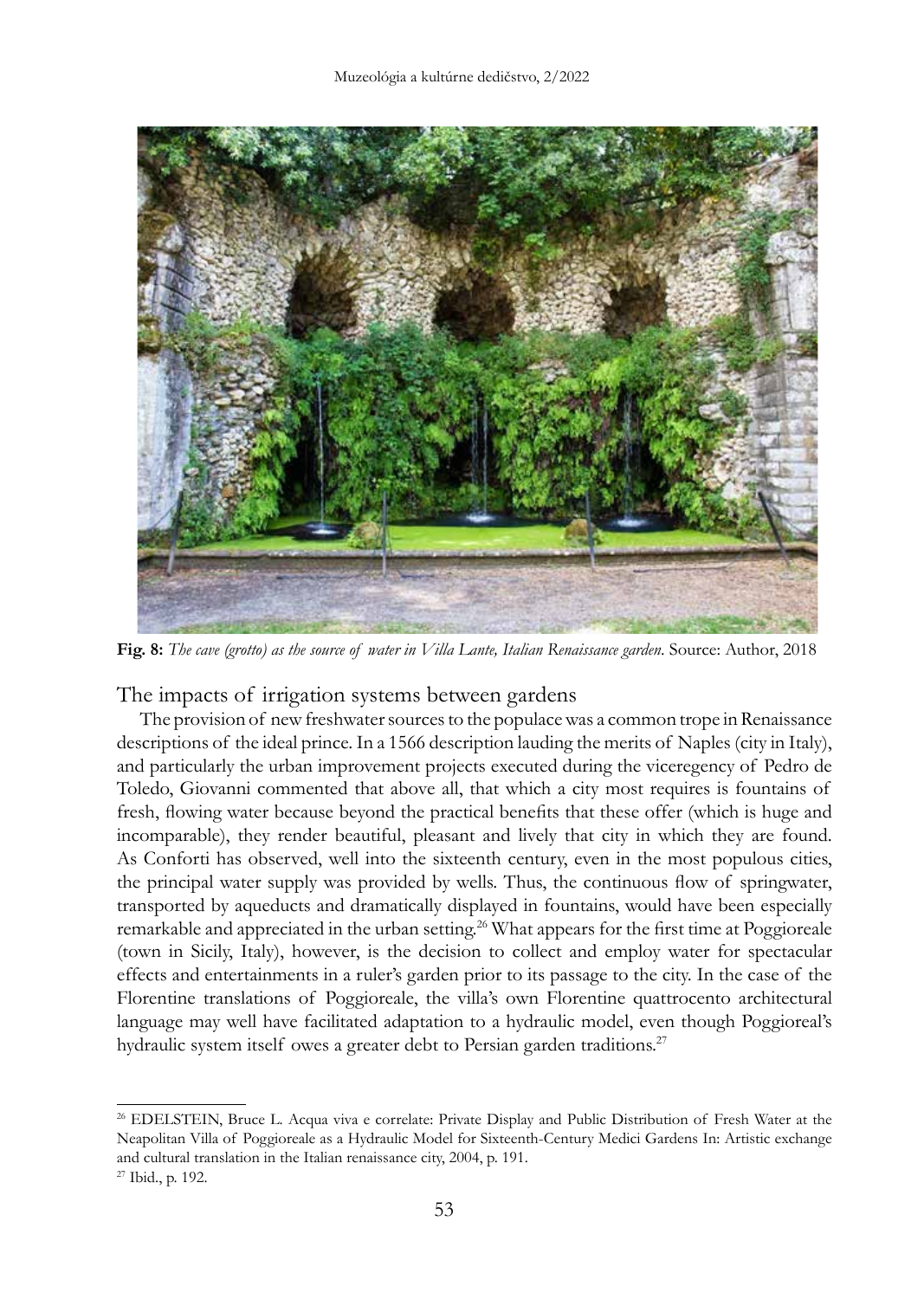Cardinal Gambara hired a specialist in hydraulics, Tommaso Chiruchi, from Siena to design the fountains and the water chain (Catena Dacqua) in Villa Lante. Water is the dominant element in the design of the Villa Lante. Its seven fountains not only help unite the layout but through their decorative programmes, also convey the meaning of the garden as a whole. The same approach is evident in the Villa Caprarola. Here, water is also an essential element in the upper garden's layout, with a fountain at the base of the water chain greeting visitors as they arrive at the entrance to the casino (summer house). Above is placed another fountain, flanked by dual staircases that echo the entrance way to the villa, with statues similar to those in the lower gardens lining the perimeter of the stairs and parterres. The Safavid master plan was proposed more than forty years after the creation of these Italian villas (Lante and Caprarola). In terms of design, their fountains and pools were never intended to be as delicate as those of Italy, nor did they include statues or decorative programmes. Nevertheless, it is known that they were considered integral elements of the site plan, and, even more importantly they extended into the public space of the city.<sup>28</sup> The irrigation of these plants has indeed posed new challenges, bringing about a fundamental rethinking of the role of water in Italian Renaissance garden design. Ancient and early modern agricultural theorists traditionally recommended manual watering techniques, which involved various methods of soaking and dripping; running water was generally to be avoided due to the soil erosion that it was likely to cause. What a typical fifteenth-century garden needed was a well with an adjacent trough, which allowed the warming up of water in the sun and its mixing with the essential fertiliser, manure. Because of their relatively shallow root systems, citrus trees required regular irrigation, usually twice daily, early in the morning and after sunset, making, by the middle of the sixteenth century, the introduction of fresh aqueduct water in Italian gardens a pressing necessity. The harnessing of running water in the garden context opened up further possibilities for its artistic manipulation. Mid–sixteenth-century waterworks included not only fountains and grottoes that could be powered by refillable cisterns, but also nymphaea, fishponds and cascades – in short, the whole range of elaborate Giochi Dacqua that became synonymous with the Italian renaissance garden experience. These achievements in the field of hydraulics also revolutionised design, and water in the gardens became a dynamic force that helped to integrate multi-storey designs in terms of validity and beauty.

## Discussion

#### The Crusader period

The Crusader period (1095–1492) offered the most favourable conditions for artistic exchange between east and west. Crusaders may have seen paradise gardens in the east which were designed in this way, or traders may have seen examples in Islamic Spain.<sup>29, 30</sup> The aspects that made significant progress during the crusader period were agriculture and water irrigation in gardens, where most of the relevant information was not only transmitted to Europe via Spain but also completed and developed during the Crusades. The use of water wheels, which was an important tool for irrigating gardens and lands in the city of Hama in Levant, was adopted by the Europeans, and complete examples can be found in Italy and Germany.

<sup>28</sup> GHARIPOUR, Gardens of…, p. 114

<sup>&</sup>lt;sup>29</sup> HOWARD, Deborah. Venice and east: The impact of the Islamic world on Venetian architecture, 1100–1500. New Haven CT: Yale University Press, 2000.

<sup>30</sup> CHRISTIE, Niall. *Muslims and Crusaders: Christianity's Wars in the Middle East, 1095–1382, from the Islamic Sources*. 2nd edition. Routledge, 2020.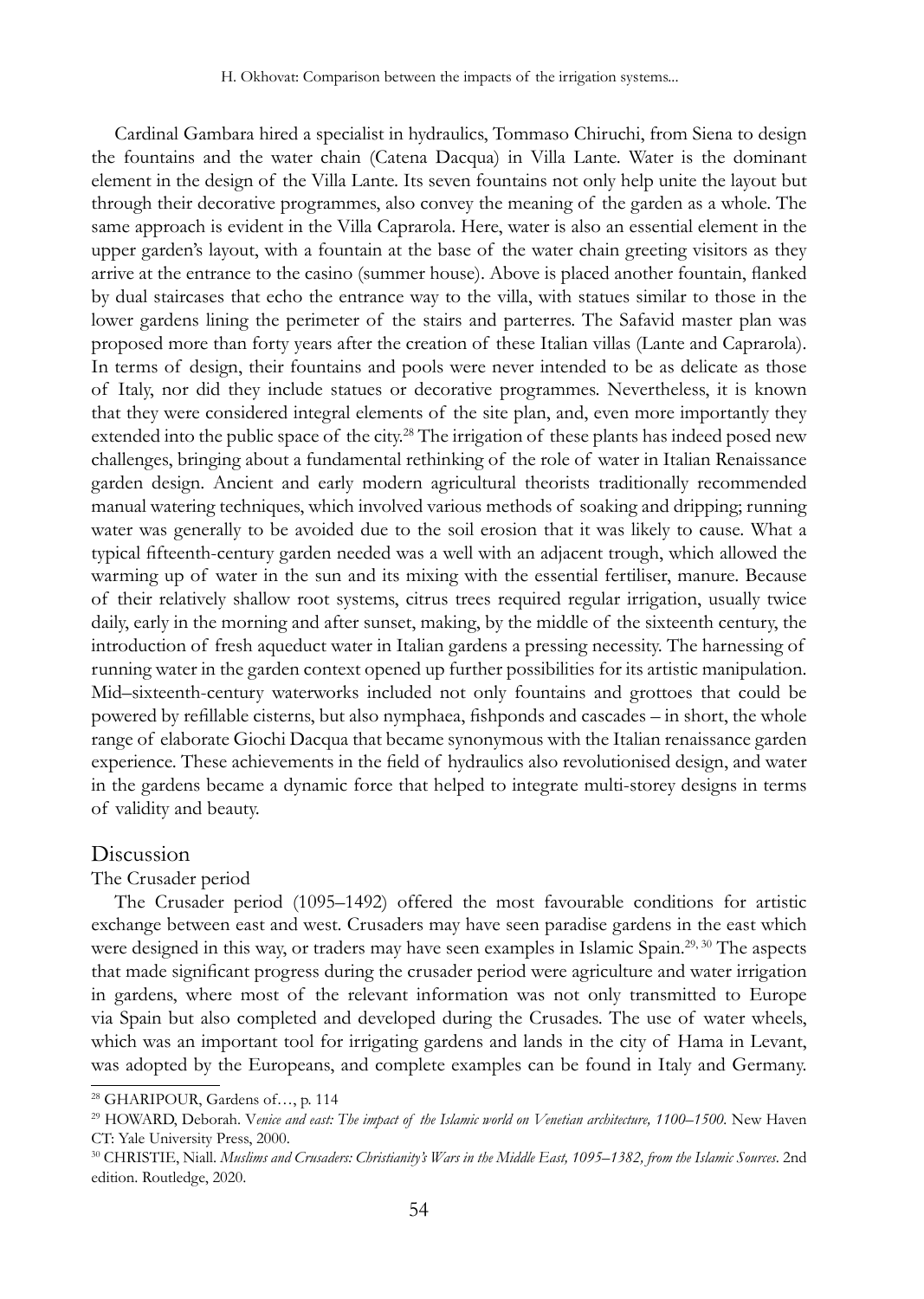According to Mu*'*jam ul*-*Buldān, an encyclopaedia that was written by Yaqut ibn `Abd Allah *al*-Hamawi (1179–1229), there were various water wheels in Hama in 884 AD.31 However, the current surviving water wheels in Hama cannot be dated earlier than the Ayyubid dynasty  $(1170-1260/1341),$ <sup>32</sup> for which Hama was the capital from 1260 until 1341 (Figs 9-10).



**Fig. 9:** *The ancient water wheel al-Jisriya, Hama, Levant*<sup>33</sup>



**Fig. 10:** *The ancient water wheel al-Mamuriya, Hama, Levant*<sup>34</sup>

In 1086 AD there were 5000 water mills or wells whose slow motion was doubled by a gear and pulleys and was used as an important tool in industry. The windmill that existed in Western Europe in 1105 AD was previously adopted by the Crusaders from the Muslims and became

<sup>31</sup> Yaqut ibn 'Abd Allah al-Hamawi, Mu'jam al-buldan, Tihran: Maktabat al-Asadi, 1998, 308-3012

<sup>32</sup> GATIER, Pierre-Louis, GATIER, Robert-Louis, GUBEL, Eric, MARQUIS, Philippe. *The Levant: History and Archaeology in the Eastern Mediterranean*. Konemann, 2000, p. 298–300.

<sup>33</sup> Ibid., p. 298–302.

<sup>34</sup> Ibid., 2000, p. 298–302.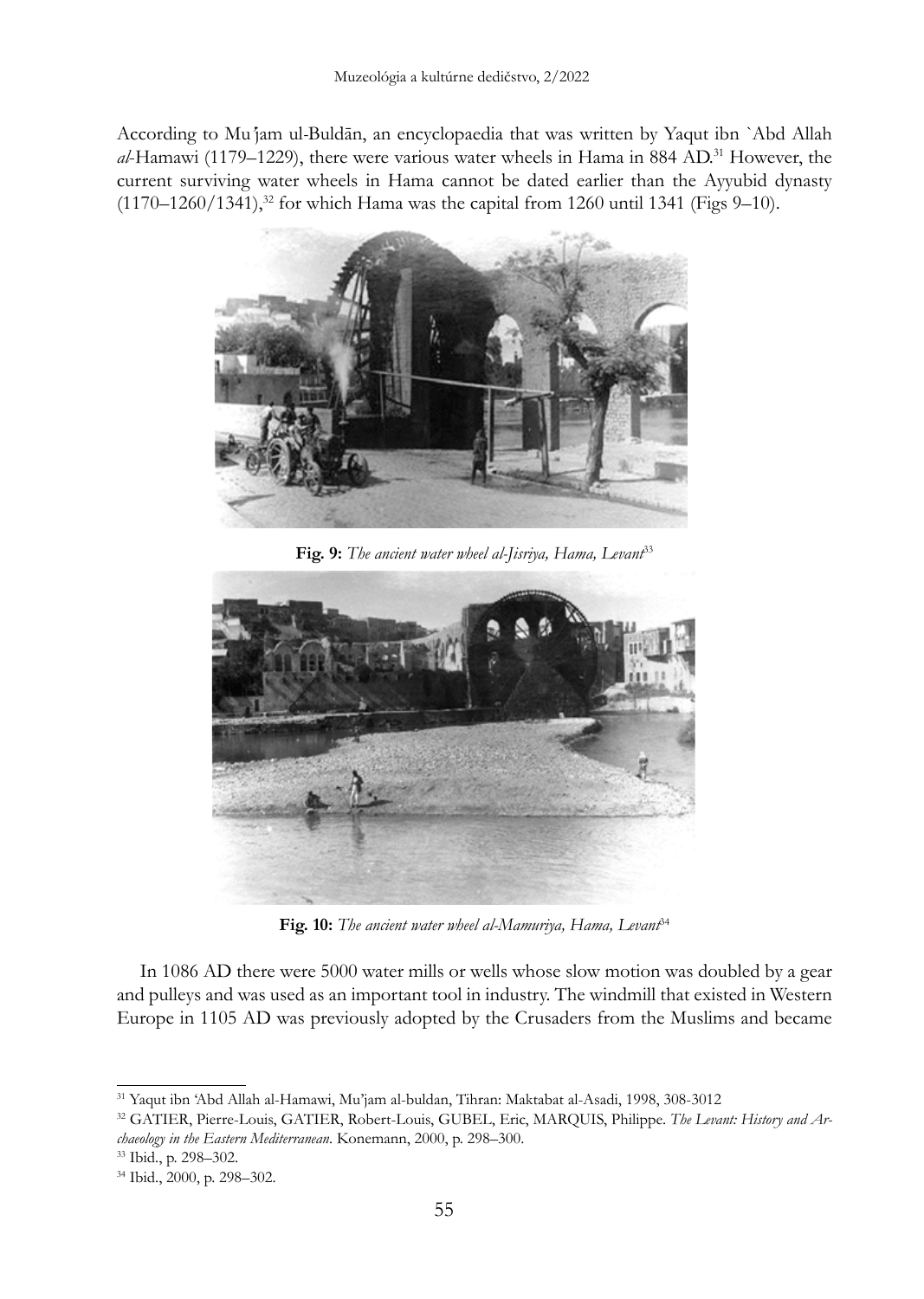popular in Europe.35

## Andrea Navagero description

One of the influences of Persian gardens in Italian Renaissance gardens was the use of water stairs. It has long been assumed that Persian influences led the way to this solution for the practical problem of conducting water along a slope. An important element was emphasised by Andrea Navagero (1483–1529), a researcher, poet and amateur horticulturalist who analysed the Alhambra in an informed and perceptive way with the use of classical literature. In 1526, Navagero visited the early fourteenth-century Generalife gardens at the Alhambra of Granada and described the staircase. He had an effective role in introducing the water chains in Italian Renaissance gardens by his descriptions from Alhambra. Navagero's description of the Alhambra's water chains and water stairs reminds of the form of the water stairs in Villa d'Este in Tivoli which appeared as an innovative element in the Villa d'Este, and other Italian Renaissance gardens were inspired by it.<sup>36</sup>

At the highest part of the site in a garden, there is a lovely wide staircase… the stair is made of masonry and every few steps have a loading with a hollow to hold water. The parapets on each side of the stair have hollowed stones on the top, like channels. The valves at the top of the stairs are arranged so that water can run either in the channels or in the landing hollows or both. The volume can be increased so that the water overflows and inundates the steps and drenches anyone there.<sup>37</sup>



**Fig. 11:** *The use of water stairs or water cascades in Villa d'Este, Tivoli.* Source: Author, 2018

The water organ at Tivoli is known to have been based on the hydraulics treatise of the Hero of Alexandria called *The Pneumatics*, but the consideration for the water chains is most likely to have come from Navagero's description of the Alhambra. He was also friends with

<sup>35</sup> DURANT, Will. The age of Faith. In: The story of civilization, Volume 4. New York: Simon & Schuster, 1980, p. 833.

<sup>36</sup> FERRERO, Giuseppe Guido, ed. Lettere del Cinquecento. 2nd ed. Turin: U. T. E. T., 1967, p. 141–156.

<sup>37</sup> MACDOUGALL, Elisabeth. Introduction, in Fons Sapientiae: Renaissance Garden Fountains. Washington: Dumbarton Oaks, 1978, p. 10.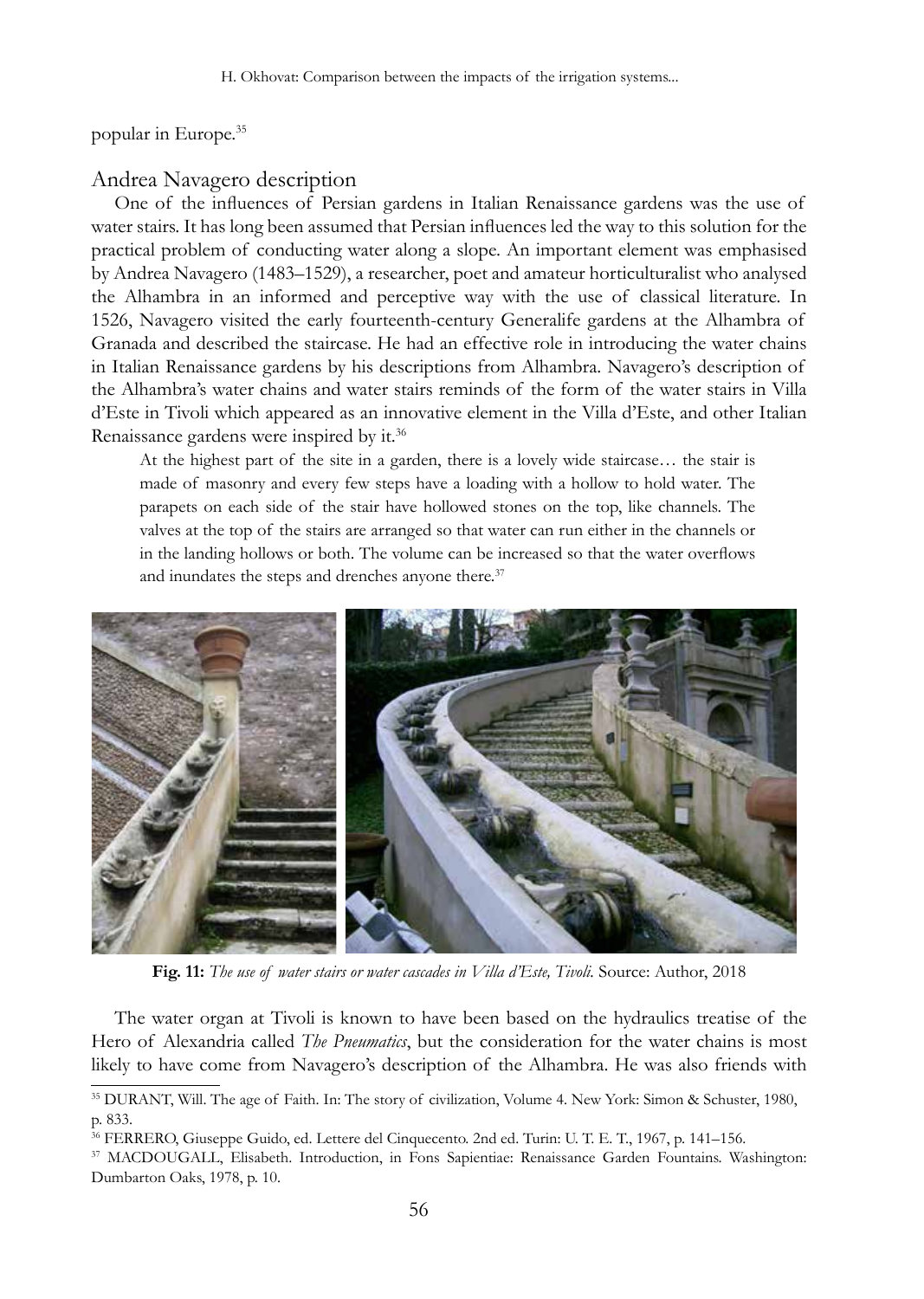Fra Giocondo, the Venetian author of the first illustrated edition of Vitruvius, and while in Spain requested that Ramusio send him the book. He was also friends with Raphael, Baldassare Castiglione and Pietro Bembo. In a letter of April 3, 1516, Bembo writes of their plan to visit Hadrian's villa at Tivoli together. So, he was an informed scholar who associated with many scholars during the Renaissance and his descriptive letters from the Alhambra had a great influence in the design of Renaissance gardens and afterward. The other influence of Spanish Islamic gardens upon the Renaissance landscape can be found in the dynamic connection of water-courses reinforcing the transition between the built environment and the agricultural landscape at Fumane (the Province of Verona in the Italian region Veneto). Renaissance Italy had to have looked to contemporary gardens believed to be the descendants of this ancient tradition, whether in Spain or Iran. Although Islamic gardens in Spain may have provided the immediate model for the water chains of Renaissance gardens, we should not forget that the Islamic garden originated in pre-Islamic Persia and spread throughout the Islamic world, and water falling down a slope belonging to a greater network of channels flowing throughout the garden, whether on a slope or over flat terrain, was a common design in Persian Gardens. Also, Persian gardens were built around the intersection of two major water channels' axes, which arrangement is called *Chaharbagh*. The practice of Chaharbagh and water chains shows a clear impact in the Islamic gardens of Alhambra and, as stated above, in Renaissance gardens and can be considered an indirect diffusion which passed from Persian gardens to Andalusia and then to Italian Renaissance gardens.

#### **Conclusion**

During the sixteenth century, some crucial changes occurred to Italian gardens which transformed the form and figure of those gardens. The first and most important one was the creation of running water. This article showed that identifying Renaissance garden elements that did not come from the indigenous traditions of Italy can lead us to the garden elements that have been adopted from other cultures. In this article, the reason why they were adopted and how they arrived was recognised and two important events were mentioned according to historical records: the first was the influence between gardens within and after the Crusader period and the second was Navagaro's letters and the impact of Islamic Andalusian gardens in Italian Renaissance gardens. Characteristic of Renaissance gardens with no links to Persian gardens are sculpture, topiary and grottoes. The relevant features are running water, particularly as it flows down the stone channels carved in banisters and steps descending on a slope. These impacts in the irrigation systems between gardens can be known as collisions between cultures. The collision between cultures may have occurred in different situations and periods. The initial collision started before the Renaissance, and from the eleventh century, after more than four centuries of hostility and total incomprehension, the Christian West had come into direct contact with the Islamic religion and Persian culture. The five most important moments of this rapprochement were:

1. The consequence of the conquests of Cotania in 1061 and Palermo in 1072 by the Normans, who started the birth of Sicily's Norman kingdom, which allowed the creation of a flourishing Islamic culture Normanna.<sup>38</sup>

<sup>38</sup> THEOTOKIS, G. (2010). The Norman Invasion of Sicily, 1061–1072: Numbers and Military Tactics. In: War in History, 17(4), p. 381–402. Retrieved April 24, 2021, p. 390, from http://www.jstor.org/stable/26070819.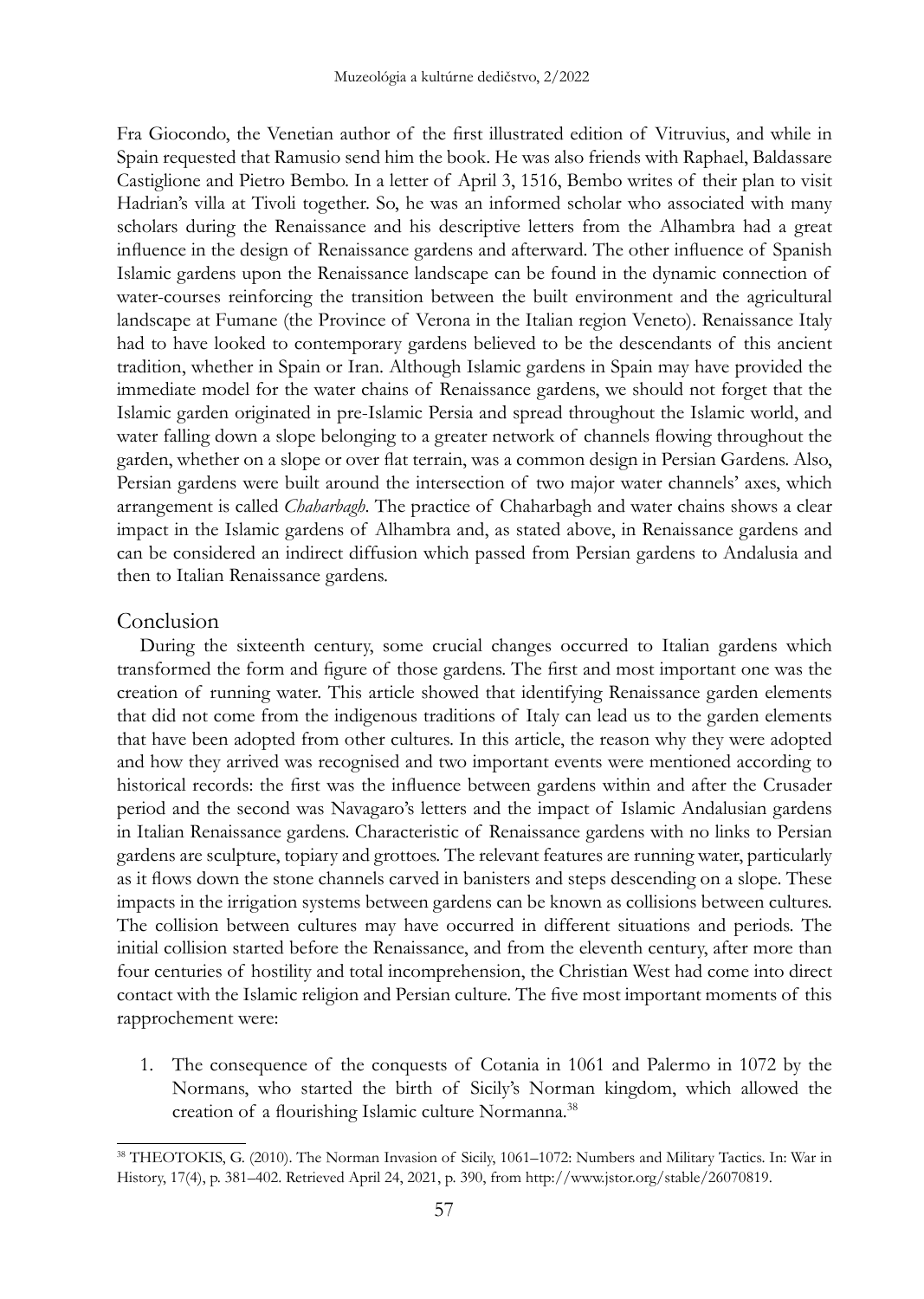- 2. The conquest, in 1085, by the Spaniards (of the Kingdom of Castile and Leon) of the city of Toledo, where the most famous centre of interpretation and translation was born, into Latin or Castilian, of classical, scientific, philosophical and theological texts, which had been preserved and transcribed in Arabic or Hebrew, then to be spread throughout Europe.39
- 3. The capture of Jerusalem by the Crusaders in 1099, who began the formation of the Latin states of the east, which despite the harshness of the military clashes, allowed the development of important centres of trade between east and west.<sup>40</sup>
- 4. The diffusion in southern France of the Arabic poetry of Spain.
- 5. The first translation of the Quran into Latin by Robert of Ketton, which took place between 1142 and 1143, which was commissioned by Peter the Venerable (1029–1156).

Therefore, cultural contact occurs when two or more cultures interact with one another through the creation of a form of exchange promulgated by the media, trade, travel, migration or conquest. This process, labelled as cultural diffusion, describes the spreading of the cultural and artistic attributes from one culture to another. Cultural diffusion normally exists in one of three forms: direct diffusion, forced diffusion and indirect diffusion. Direct diffusion occurs when two cultures are very close to each other (through trade, intermarriage etc.). Forced diffusion happens when one culture conquers or enslaves another and imposes its own customs. And finally, indirect diffusion occurs when traits are passed from one culture to another through intermediates, without the cultures involved in this mediated exchange ever being in direct contact. In exchanges between west and east, we can recognise this third kind of diffusion and "a new Renaissance period could be defined, that is the relation of Europe with the Islamic world, the Muslim Mediterranean and Persia",<sup>41</sup> which don't have clear chronological boundaries. There might be other impacts between these gardens other than irrigation systems, such as on planting techniques. Therefore, we cannot consider the Renaissance period as an isolated period. Since the construction of gardens has always been a sign of the power of governments throughout history, they were very quickly influenced by cultural developments, which, as it turned out, can be seen in the garden irrigation system. However, what is clear is that there may have been effects on irrigation systems other than those discussed in the article and because this is a piece of descriptive historical research, it needs to be completed over time. Future research could address other effects between Persian Safavid and Italian Renaissance gardens.

## References

BARISI, I.; FAGIOLO, M; MADONNA, M. L. (2003). 'Villa d'Este. Roma': De Luca Editori d'Arte. (Italian)

<sup>39</sup> LAPADULA, Bruno Filippo. *GIARDINI E PAESAGGI NELLA STORIA (Garden and landscape in history)*. Rome: Pioda Imaging Edizioni, 2018, p, 177.

<sup>40</sup> CHRISTIE, Niall. *Muslims and Crusaders: Christianity's Wars in the Middle East, 1095–1382, from the Islamic Sources*. 2nd edition. Routledge, 2020, p. 98–121.

<sup>41</sup> TRIVELLATO, Francesco. Renaissance Italy and the Muslim Mediterranean in Recent historical works. In: *The Journal of Modern History*, Vol 2, No.1, p. 127–155, the University of Chicago Press, 2010.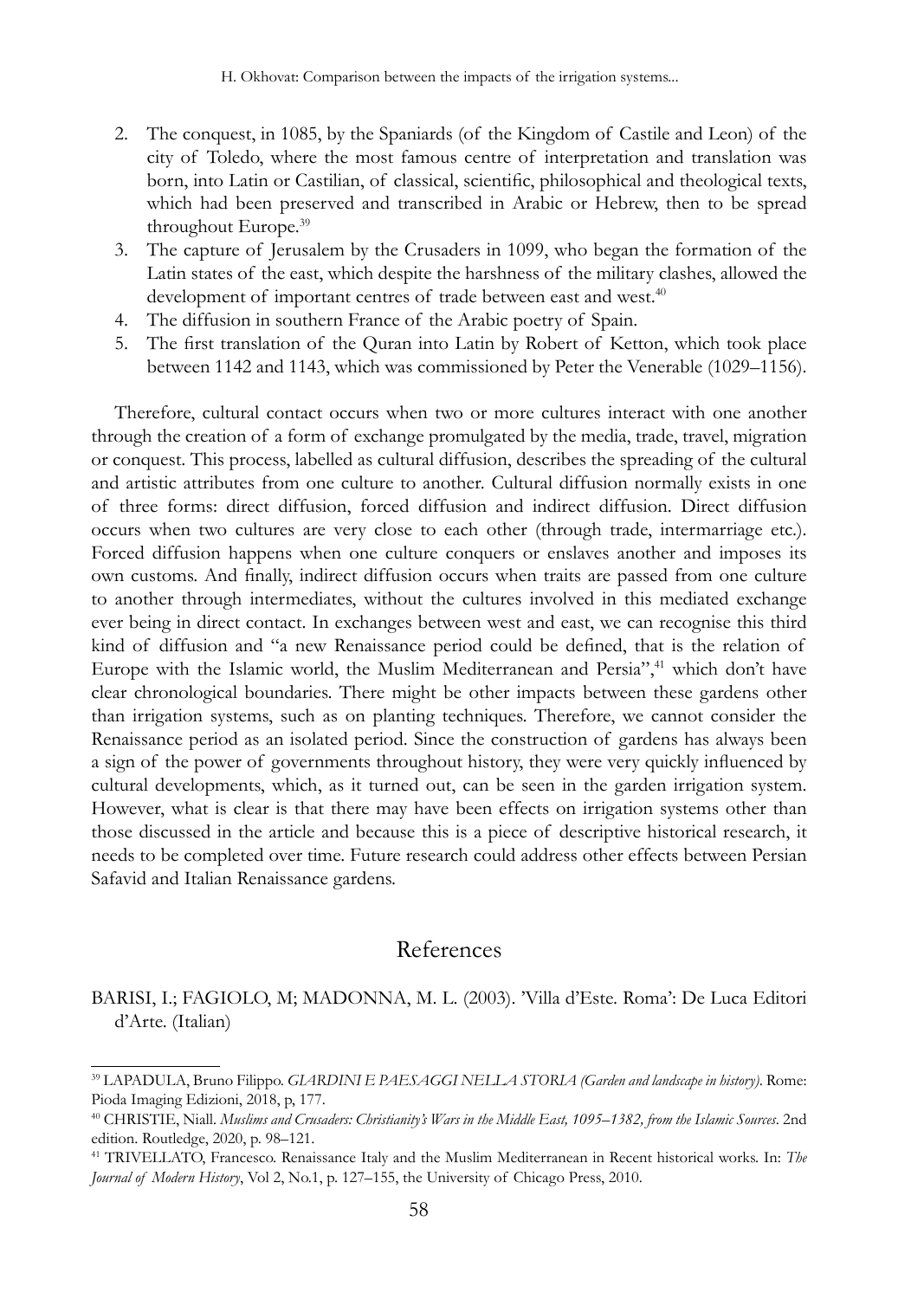- BARLOW ROGERS, Elizabeth (2001). Landscape Design: A Cultural and Architectural History 1st Edition. Harry N. Abrams.
- CAMPBELL, James W. P; BOYINGTON, Amy; PAN, Yiting (2018). Studies in the history of services and construction In: The proceedings of the fifth conference of the construction history society, Queen's College Cambridge, 6-8 April 2018. The Construction History Society, 2018.
- CHRISTIE, Niall (2020). Muslims and Crusaders: Christianity's Wars in the Middle East, 1095– 1382, from the Islamic Sources, 2nd edition. Routledge.
- DURANT, Will (1980). The age of Faith. In: The story of civilization, Volume 4. New York: Simon & Schuster.
- EDELSTEIN, Bruce L. (2004). "Acqua viva e correlate": Private Display and Public Distribution of Fresh Water at the Neapolitan Villa of Poggioreale as a Hydraulic Model for Sixteenth-Century Medici Gardens. In: CAMPBELL, S. J., & Milner S. J (eds), Artistic exchange and cultural translation in the Italian Renaissance city. Cambridge, CUP, p.187–220.
- FERRERO, Giuseppe Guido (ed.) (2017). Lettere del Cinquecento, 2nd ed. Turin: U.T.E.T., 141–156.
- GATIER, Pierre-Louis; GATIER, Robert-Louis; GUBEL, Eric; MARQUIS, Philippe (2000). The Levant: History and Archaeology in the Eastern Mediterranean. Konemann.
- GHARIPOUR, Mohammad (2017). Gardens of Renaissance Europe and the Islamic empires, First edition. Penn State University Press.
- GROAT, Linda; WANG, David (2002). Architectural research methods, second edition. Hoboken, New Jersey: John Wiley & Sons, Inc..
- HOWARD, Deborah (2000). Venice and east: The impact of the Islamic world on Venetian architecture, 1100-1500. New Haven CT: Yale University Press. https://www. machinerylubrication.com/Read/1294/noria-history, Access date: 16/06/2021
- JAVAN, M.; JAVAHERI, M. (2000). Technical and engineering specialties of aquatic structure which are used in Ghanats of Shiraz plain In: Collection of Ghanat essays, regional water limited company of Yazd.
- KHANSARI, M; MOGHTADER, M. R.; YAVARI, M. (1998). The Persian garden: Echoes of paradise. Washington DC: Mage publishers.
- LAPADULA, Bruno Filippo (2018). GIARDINI E PAESAGGI NELLA STORIA (Garden and landscape in history). Rome: Pioda Imaging Edizioni.
- LATIFFI, Abdul; MAHERAN, Zainab; YAMAN, Mohd (2017)**.** Revisiting Andalusian garden: Visions for contemporary Islamic garden design. In: Planning Malaysia: Journal of the Malaysian Institute of Planners, Volume 15 Issue 1, p. 191–200. LAZZARO, Claudia (1978). The Italian Renaissance garden. Yale University.
- MACDOUGALL, Elisabeth (1978). Introduction, in Fons Sapientiae: Renaissance Garden Fountains. Washington: Dumbarton Oaks.
- MONSHIZADEH, Arezou (2017). Sound-perception system of water in the Persian garden case studies: Fin and Shazdeh gardens. In: Journal of architecture and urban planning, Number: Spring-Summer 2017, Volume 9, Number 18, p. 81–98.
- OKHOVAT, Hanieh (2015) Conceptual, functional and esthetic analysis of natural principles of water and plant with an emphasis on spatial aspects of Persian gardens. In: Journal of environmental science and technology, Volume 16, Number SPECIAL ISSUE, p. 487–500.